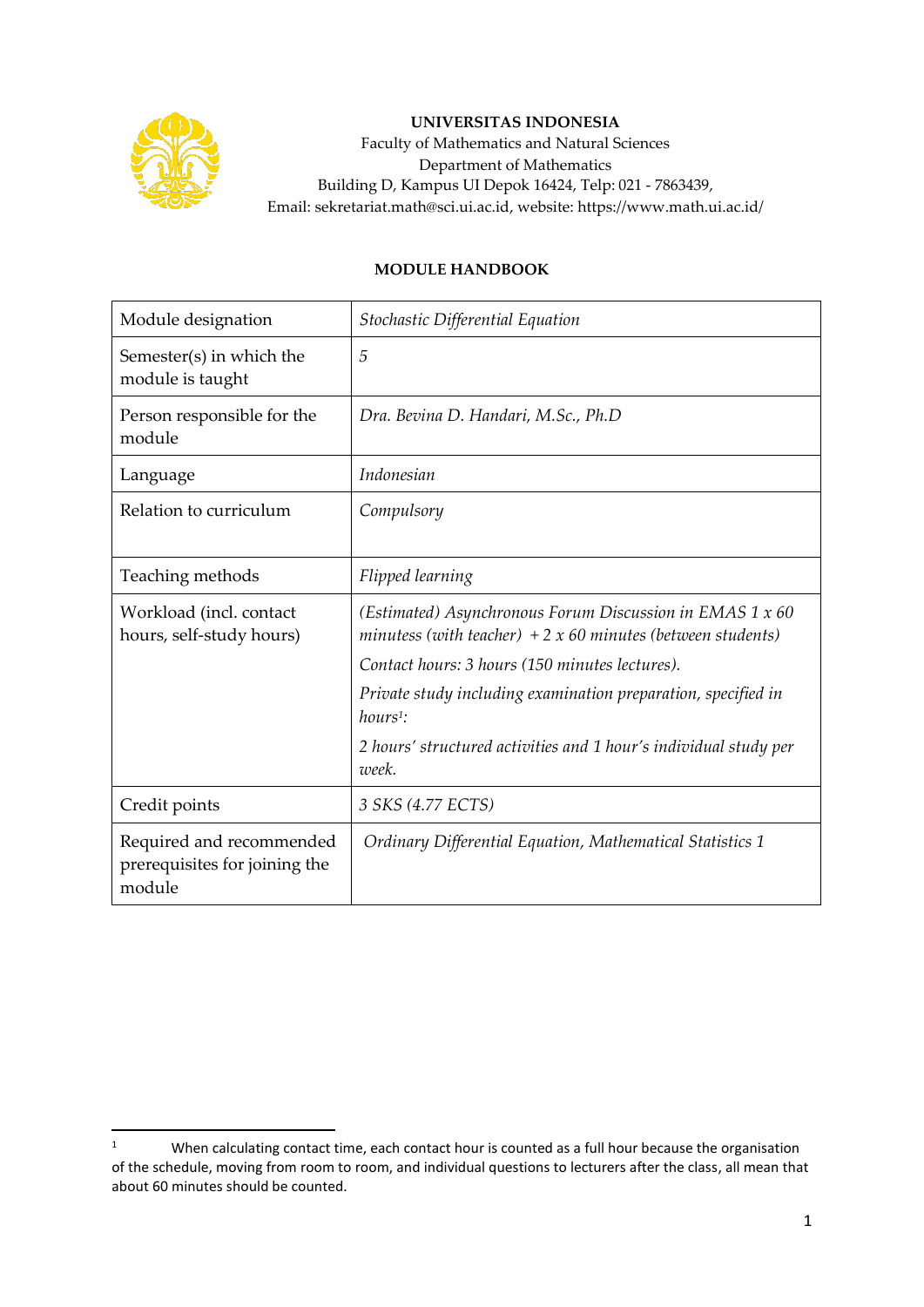| Module objectives/intended<br>learning outcomes | After completing the course, students have the ability<br>To explain the stochastic process and stochastic problems<br>1.<br>To use basic elements of the stochastic process<br>2.<br>To implement integration and differentiation in stochastic<br>3.<br>differential equations<br>To solve stochastic differential equations using the theories<br>4.<br>learned<br>To solve stochastic differential equations in real-world<br>5.<br>problems                         |
|-------------------------------------------------|--------------------------------------------------------------------------------------------------------------------------------------------------------------------------------------------------------------------------------------------------------------------------------------------------------------------------------------------------------------------------------------------------------------------------------------------------------------------------|
| Content                                         | Examples of stochastic processes in real-world problems<br>1.<br>Elements of the stochastic process<br>2.<br>Some important stochastic processes<br>3.<br>Stochastic integration and differentiation<br>4.<br>Stochastic integration techniques<br>5.<br>Stochastic differential equations<br>6.<br>Real-world stochastic applications<br>7.                                                                                                                             |
| <b>Examination</b> forms                        | Class activities: Homework<br>1.<br>Mid-term examination<br>2.<br>Final examination<br>3.                                                                                                                                                                                                                                                                                                                                                                                |
| Study and examination<br>requirements           | The final mark will be weighted as follows:<br>Homework (40%)<br>1.<br>Mid-term examination (30%)<br>2.<br>Final examinations (30%)<br>3.<br>To succesfully pass the module it requires minimum 55% of the<br>total mark.<br>Mark<br>Grade<br>$85 - 100$<br>$\boldsymbol{A}$<br>$80 - 85$<br>$A-$<br>$B+$<br>$75 - 80$<br>$70 - 575$<br>$\boldsymbol{B}$<br>$B\hbox{-}$<br>$65 - 570$<br>$C+$<br>$60 - 5$<br>$\mathcal{C}$<br>$55 - 60$<br>$40 - 55$<br>D<br>$<$ 40<br>E |